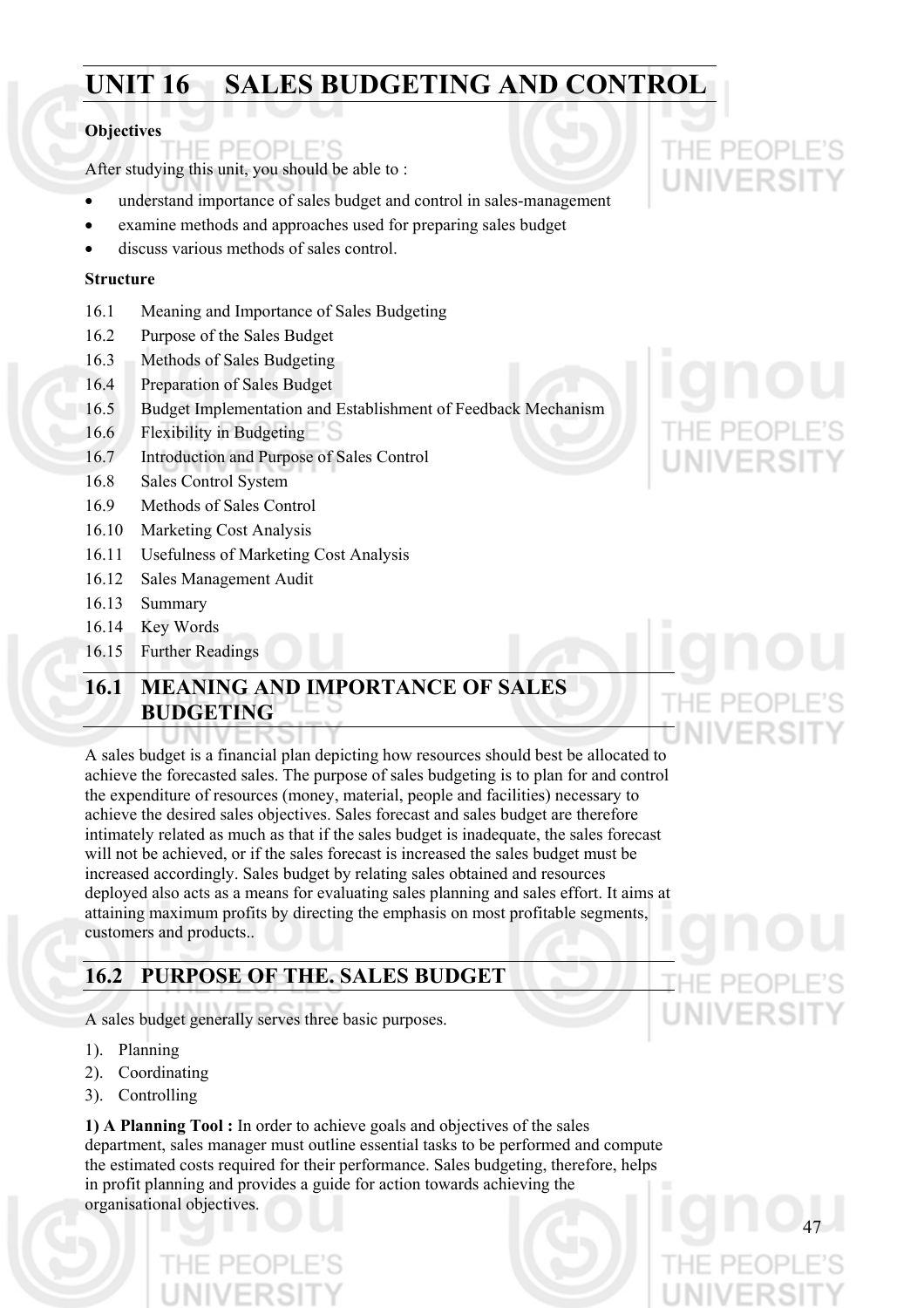of the sales Effort **2)** An Instrument of Coordination : As we all know selling is only one of the important functions of marketing. To be effective it needs support from other elements of the marketing mix. The process of developing realistic sales budget draws upon backward and forward linkages of selling with marketing and in turn brings about necessary integration within the various selling and marketing functions, and co-ordination between sales, finance, production and purchase function.

> **3) A Tool of Control:** The sales budget on adoption becomes the mark against which actual results are compared. For example look at the following figure:

| Figure 1               |  |  |  |  |
|------------------------|--|--|--|--|
| <b>Budget Variance</b> |  |  |  |  |

 $\sqrt{200}$  Rs.

|                                       |                      |                      |            | (111 'UUU KS.) |
|---------------------------------------|----------------------|----------------------|------------|----------------|
|                                       | <b>Budget</b>        | Actual               |            | Variance       |
|                                       |                      |                      | Favourable | Unfavourable   |
| Sales                                 | Rs. 7000             | Rs. 8900 Rs. 1900    |            |                |
| Expenses<br>Direct Selling            | 2500                 | 2375                 | 125        |                |
| Sales promotion<br>Advertising        | 1500<br>997          | 1650<br>1075         |            | Rs. 150<br>78  |
| Administrative                        | 875                  | 775                  | 100        |                |
| Total expenses<br>Profit (before tax) | Rs. 5872<br>Rs. 1128 | Rs. 5875<br>Rs. 3025 | 1897       | 03             |

The above figure is self explanatory and points out to both the favourable and unfavourable variance. The analysis of the factors causing variance enables the sales manager to quickly spot potential problem areas or better plan for unexpected outcomes such as higher than budget sales.

The budget variance analysis approach thus helps in improving insights of sales manager and enables him to refine and develop realistic sales budgets in future with minimal variance.

### **16.3 METHODS OF SALES BUDGETING**

A variety of methods ranging from the sales manager's gut feeling to application of management science models are used for determining the sales budgets. The popular methods are as under:

- **What is affordable:** This method is generally used by firms dealing in capital industrial goods. Also, companies giving low emphasis to sales and marketing function or having small size of operation make use of this judgemental method.
- **Rules of Thumb:** Such as a given percentage of sales. Mass selling goods and companies dominated by finance function are major users of this method.
- **Competitive parity:** Large sized companies whose products face tough competitions and need effective marketing to maintain profits make use of this method. The use of this method presumes knowledge of the competitors activities and resource allocation.
- **Objective and Task Method :** A systematic method help in determination of the sales budget by identifying the objective of sales function, and then ascertaining the selling and related tasks required to achieve each objective. Later, the cost of each task/activity is calculated to arrive at the total budget. The finalisation of the budget may require adjustment both in the objectives as well as in the way the task may be performed.
- **Zero based budgeting :** It is relatively a new approach to budgeting. It involves a process in which the sales budget for each. year is initiated from Zero base thus justifying all expenditure and discarding the continuation of conventions and rules of thumb. The method suffers from. practical limitations which relate to a very - elaborate and time consuming process required by it.

In practice, companies make use of a combination of the above methods and Sales

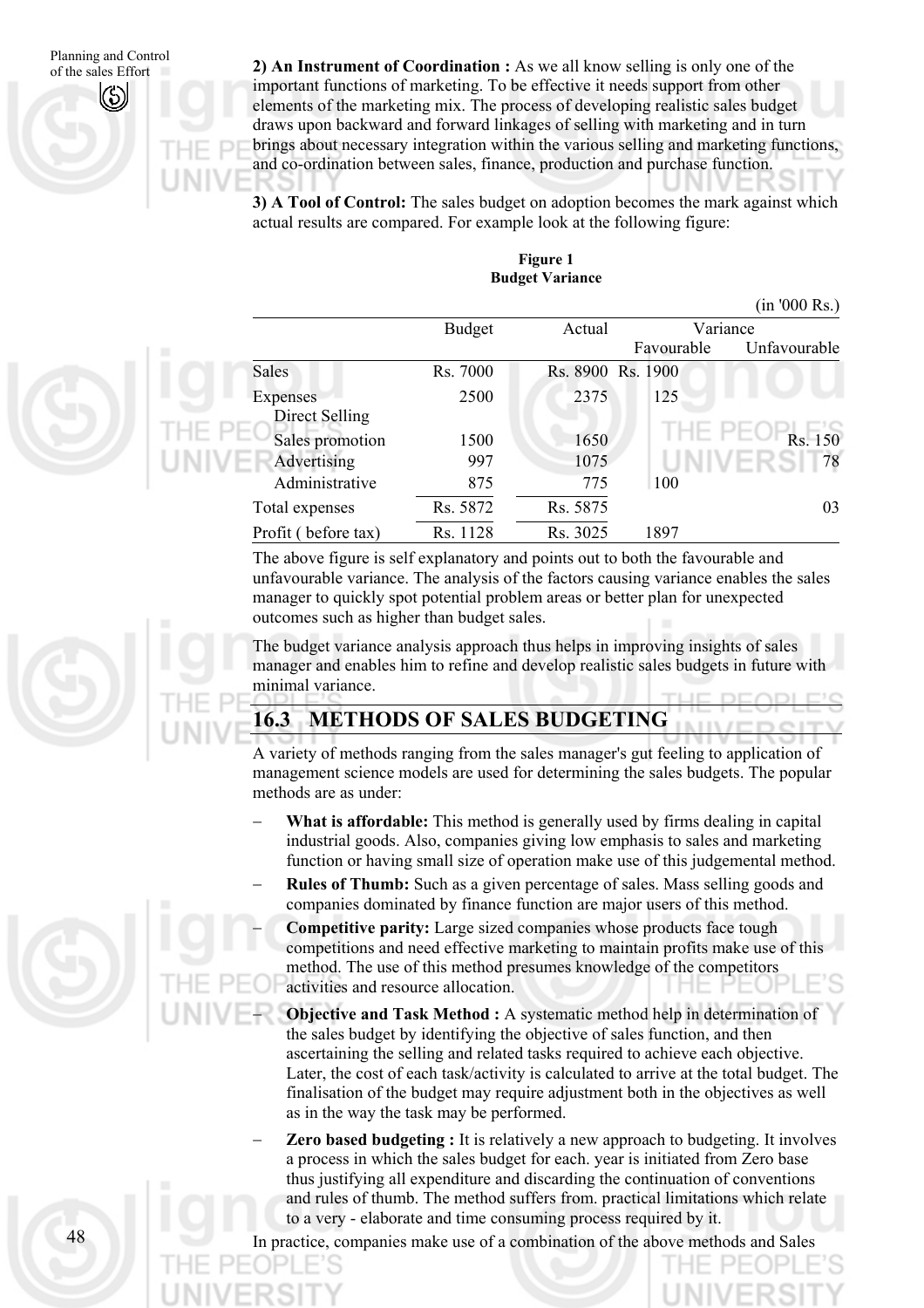Sales Budgeting and Control Budgeting and Control depending upon the experience gained sales - budgeting approach stands refined. The status of the sales and marketing function within the organisation determines the extent of sophistication used in the approach to sales budgeting.

#### **16.4 PREPARATION OF SALES BUDGET**

preparation of sales budget is one of the most important elements of the sales planning process. Generally three basic budgets are developed, the sales budget, the selling expense budget and the sales department administrative budget. Mostly sales organisations have their own specified procedures, formats and timetables for developing the sales budget. While all sales budgets relate to the sales forecast, the steps taken in systematic preparation of budget can be identified in the following sequence.

**Review and Analysis of Marketing Environment:** Generally companies prepare sales budget on the principle of bottom up planning with each echelon. To prepare a tentative budget of revenue and expenses, depending on the organisational structure of the sales department, each departmental head is asked to predict their sales volume and expenses for the coming period and their contribution of overhead. For example, in a leading tyre company each District sales manager prepares his/her district budget and submits to the Regional or Divisional office, where they are added together and included with divisional/regional budget. In turn these divisional budgets are submitted to the sales manager for the particular product or market groups. At the end of this chain of subordinates' budgets, the top executives in the sales department scan and prepare a final sales budget for the company. Now the marketing budget is combined with the budgets of the sales department and the staff marketing departments, to give a total of sales revenues and of selling and other marketing expenses for the company. Some of the common items in each sales budget include the following:

- Salaries, sales persons, administrative support etc.
- Direct selling expenses travel, lodging, food, entertainment.
- Commissions on sales, Bonus.
- Benefits packages covering medical insurance, gratuity and retirement contribution  $PF($
- Office expenses-mailing, telephone, office supplies and other miscellaneous costs.
- Advertising and promotional materials, selling aids, contest awards, product samples. catalogues, price-lists etc.

This review of past budget performance helps the sales manager to minimise variances in the coming period.

**Communicating Overall Objectives:** Sales executives at the top level must communicate their sales goals and objectives to the marketing department and argue effectively for an equitable share of funds. The chief sales executive of the firm should encourage participation of all superiors and managers in the budgets process so that, as a part of its development, they will accept responsibility for it and later enthusiastically implement it

**Setting a Preliminary Plan for Allocation of Resources and Selling Efforts to Different Activities:** Particularly products, customers and territories, so that revisions can be made in this initial sales budget. The sales manager must emphasize that the budgets should be as realistic as possible at each stages of its development, so that it can maximise its favourable impact on the firm. When budget goals are achieved through a co-operative team effort, a strong feeling of organisational confidence is created. In case of failure to stay within budgets, sales manager should stress on rewards and public commendations to encourage positive attitudes towards budget goals and pride in their achievement.

**Selling the Sales Budget to Top Management:** The top sales and marketing executive must visualise that every budget proposal they are presenting to the top management must remain in competition with proposal submitted by the heads of other divisions. Each and every division- usually demands for an increased allocation of funds. Unless sales managers rationally justify each item in their budgets on the

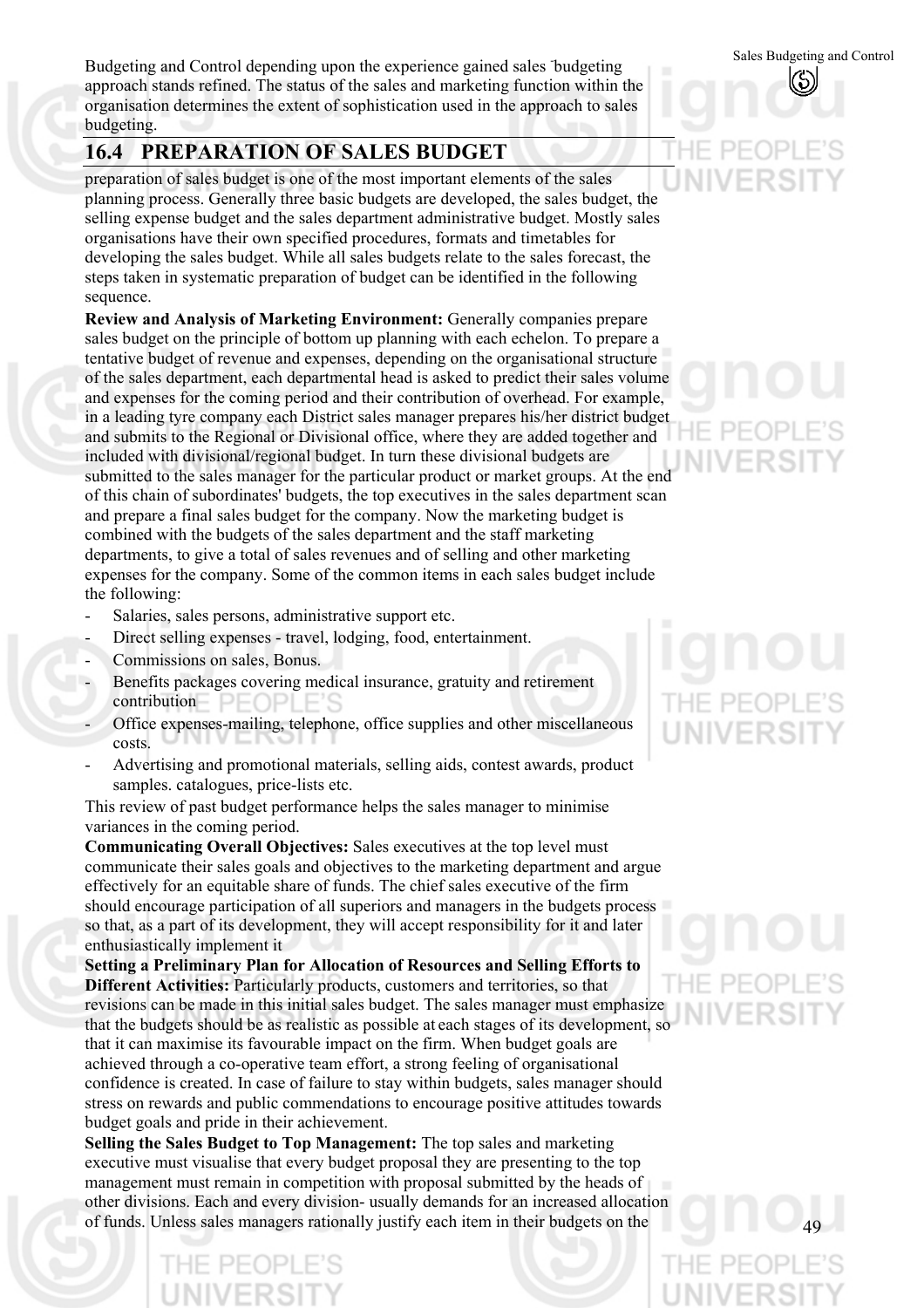of the sales Effort

Planning and Control bass of profit contribution, the item may not get due consideration by the top of the sales Effort management.

## **16.5 BUDGET IMPLEMENTATION AN ESTABLISHMENT F FEEDBACK MECHANISM**

Actual budgetary control features go into operation, as soon as the approved budgets have been distributed to all units of the firms. Each item in the budget serve as quotas or standards against which management measures performance. In case of actual performances showing a variance from budgeted performance, two courses of actions are available to the organisation.

1). To ascertain whether the variance is a result of poor performance by the sales group - necessary steps should betaken to ensure that sales persons organise their selling efforts more carefully, so that budgeted expenses can be brought back into line.

2). To revise the sales budget by incorporating the changed allocation of the item For example, if it is discovered that travel expenses have increased because of the necessity of calling on new customers not previously covered, action should be taken to revise the budget to reflect changed conditions.

Sales persons are generally trained to be budget conscious, it is the responsibility of the sales manager to ensure that sales revenue and cost ratios `remain within reasonable budget limit. Figure 2 shows quarterly sales budget form that sales manager might consider using to monitor budget variances and taken timely corrective action to rectify it if need be.

| March<br>February      |                   |        |          |               |  |          |        |        |          |
|------------------------|-------------------|--------|----------|---------------|--|----------|--------|--------|----------|
| Line Items             | January<br>Budget | Actual | Variance | Budget Actual |  | Variance | Budget | Actual | Variance |
| Sales                  |                   |        |          |               |  |          |        |        |          |
| Expenses               |                   |        |          |               |  |          |        |        |          |
| Salaries               |                   |        |          |               |  |          |        |        |          |
| Commissions            |                   |        |          |               |  |          |        |        |          |
| Bonuses                |                   |        |          |               |  |          |        |        |          |
| Medical Insurance      |                   |        |          |               |  |          |        |        |          |
| Retirement             |                   |        |          |               |  |          |        |        |          |
| Travel                 |                   |        |          |               |  |          |        |        |          |
| Lodging                |                   |        |          |               |  |          |        |        |          |
| Food                   |                   |        |          |               |  |          |        |        |          |
| Entertainment          |                   |        |          |               |  |          |        |        |          |
| <b>Office Expenses</b> |                   |        |          |               |  |          |        |        |          |
| Mail                   |                   |        |          |               |  |          |        |        |          |
| Telephone              |                   |        |          |               |  |          |        |        |          |
| Misc.                  |                   |        |          |               |  |          |        |        |          |
| Promotions             |                   |        |          |               |  |          |        |        |          |
| Samples                |                   |        |          |               |  |          |        |        |          |
| Catalogues             |                   |        |          |               |  |          |        |        |          |
| Price-lists            |                   |        |          |               |  |          |        |        |          |

Source: Professional Sales Management by Anderson, Hair & Bush Page 104

Experiences bring out the following main items on which variance between budgeted and actual costs often arise, are

- salaries and fringe benefits
- direct selling expenses
- − maintenance of company ' vehicles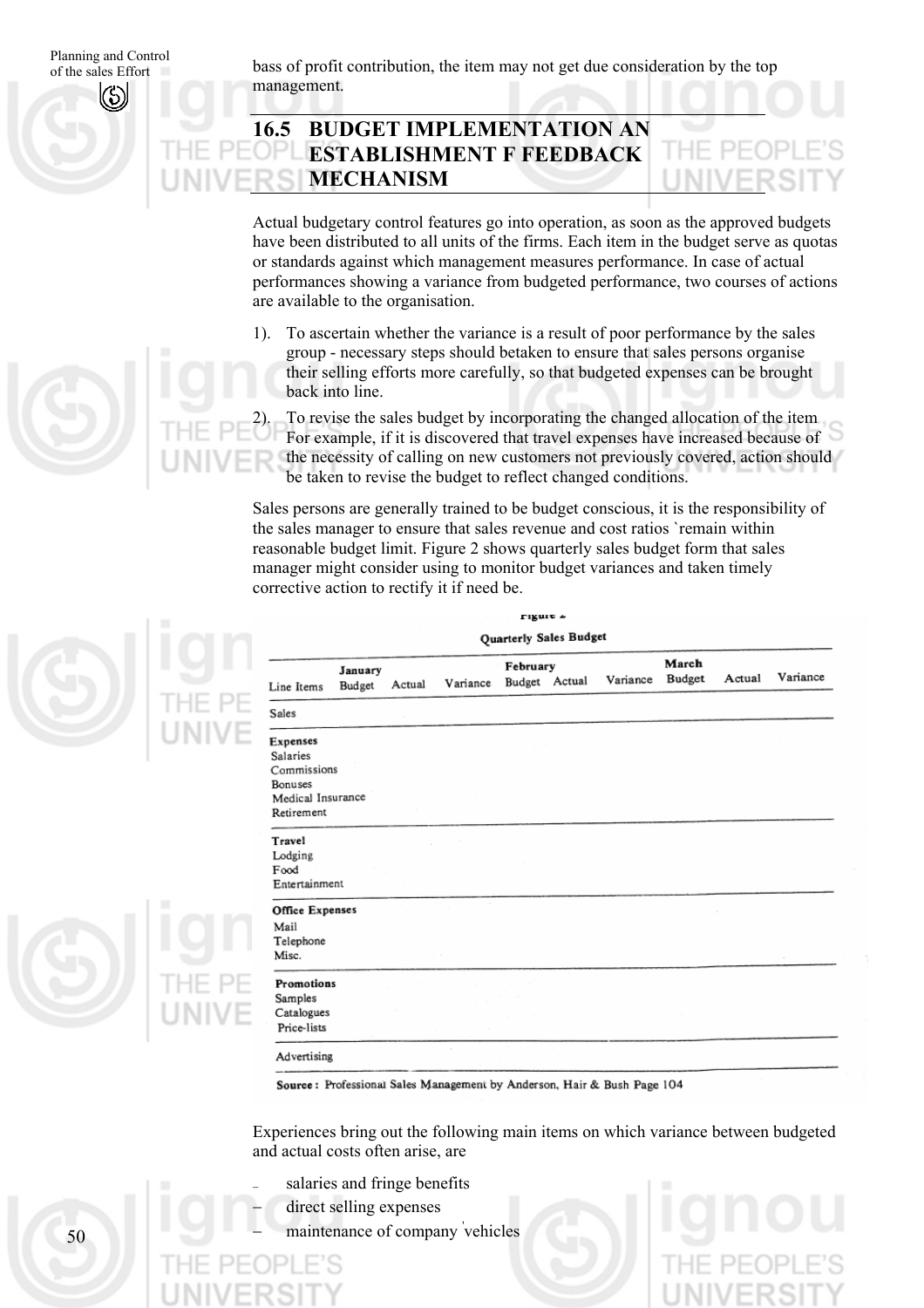- Sales Budgeting and Control − Sales Budgeting and Control − sales Budgeting and Control − sales Budgeting and Control
- promotional allowances including discounts, rebates, etc.

the sales manager must give attention through in varying degree , to each of the above and other items .It is wise to tighten control over expense especially under circumstances when sales forecasts are not being met or sales budgets are being exceeded A general attitude of caution before incurring an expense is considered prudent .A leading material handling equipment company has a norm that not more than forty per cent of sales expense budget will be spent unless more than fifty per cent of the forecasted sales have been realized.

All shortfalls in budgeted sales that affect gross profit contribution must at least make a case for a thorough review of the sales and marketing programmes of the firms. Researches reveal the causes of shortfalls as: production stoppages, distribution problems, shift in market mood, competitive activity, wrong pricing, undermanning of sales staff or inexperienced sales staff, delays in new product launch, etc.

#### **16.6 FLEXIBILITY IN BUDGETING**

Flexible sales budget is an alternative to overcome the rigidity of the traditional sales  $\Box$ budget which makes the sales manager merely an analyser of the financial performance of the company. Flexible budgets make use of standard costs (based on past records or managerial judgement) for different revenue forecasts. It allows the sales manager to continuously monitor financial performance in terms of standard cost ratios. For example, the standard cost for promotion materials (brochure, display samples etc. might be Its. 5 for every Rs. 100 sales or a ratio of 0.05. After nine months Rs. 400 has been spent on promotional materials while Rs. 2400 worth of revenue has been generated. The sales manager observed that the ratio has risen to 0.166. In this case expenditure on promotional materials need to cut back reasonably. In the past use of flexible budgeting was limited to large sized companies, but now small companies also are adopting flexible budgeting technique.

There is one more dimension of flexibility in sales budget and this arises out of the very, nature of sales budget As we all know that a sales budget is an estimation relating to the future period under assumed market conditions. In the event of change in market conditions necessitating a change in the firm's expenditure of efforts the sales budget should carry flexibility of inter-item reallocation of expenses and other resources e.g. sales allowance to additional sales persons to display contest to fast cargo movement to cash discount etc.

#### Activity 1

A) Check whether the following are true or false:

|    | Statement                                                                                                                                                                | True/False |
|----|--------------------------------------------------------------------------------------------------------------------------------------------------------------------------|------------|
| 1) | The sales budget is a projection of what a given sales<br>programme should mean in terms of sales volume and<br>profits                                                  |            |
| 2) | The primary orientation in sales budgeting is toward<br>control                                                                                                          |            |
| 3) | Historical cost data is of no value in the sales budgeting<br>process                                                                                                    |            |
| 4) | "Top-down" approach to sales budgeting is superior to<br>"bottom-up" approach because most sales people tend<br>to dislike work and prefer to be told what to do         |            |
| 5) | Although there is competition for the available funds, the<br>sales department should always get what it asks for since<br>the most basic ingredient to success is sales |            |
|    | B) Tick the most appropriate answer:                                                                                                                                     |            |
|    | 1) Preparation of the sales expense budget is primarily the                                                                                                              |            |



**HE PEOP JNIVERS**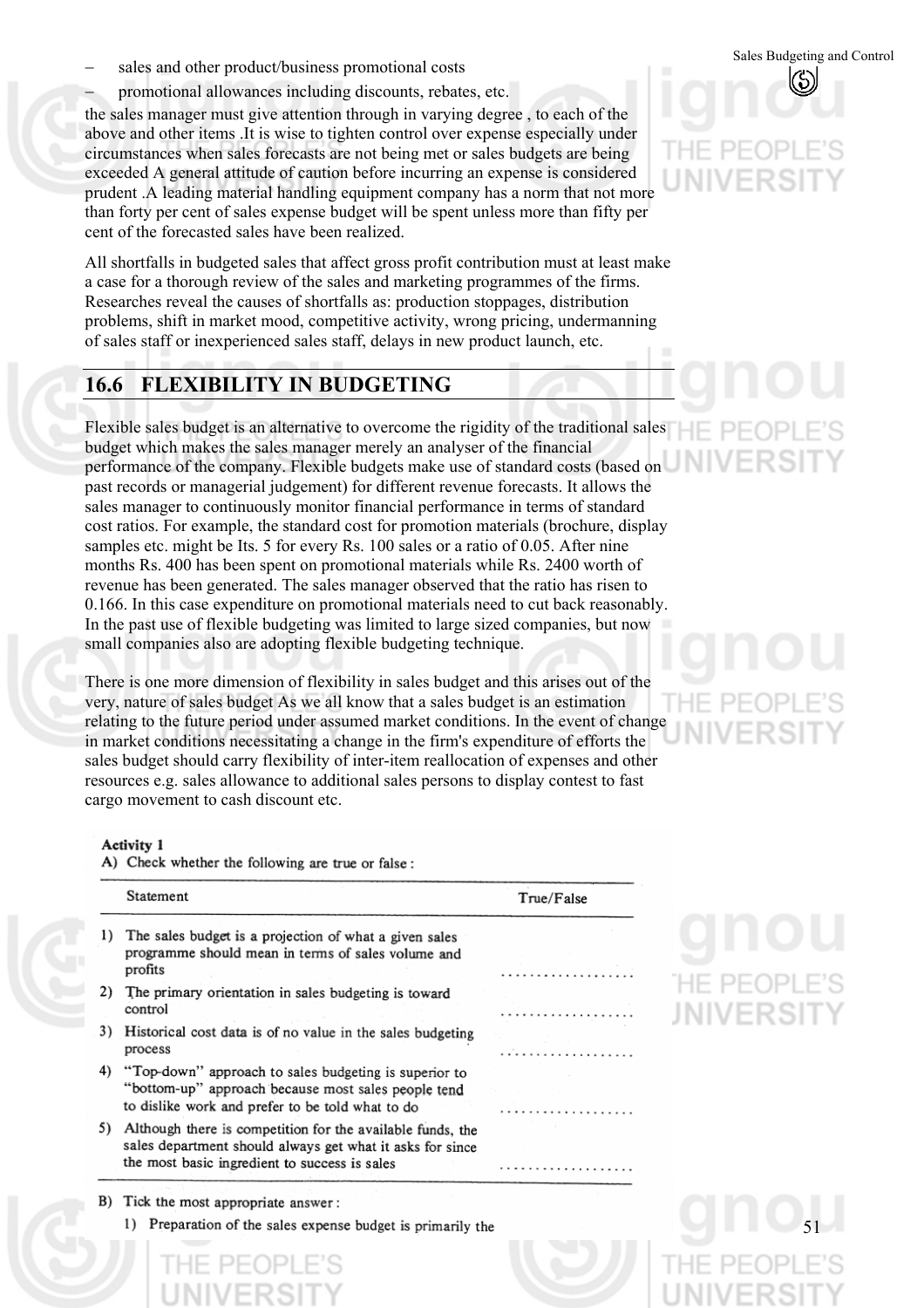

| THET  |
|-------|
| UNIVE |
|       |

responsibility of

- $\Box$ Finance Manager  $a)$  $\Box$ Chief Executive  $h)$ П Marketing Manager  $c)$  $\Box$ d) Sales Manager
- 2) The sales budget is developed with a view toward obtaining the forecasted volume of sales, and

□

 $\Box$ 

 $\Box$ 

 $\Box$ 

- a maximum net profit  $a)$
- an optimum net profit b)
- a target market share  $c)$ a minimum amount of expense d)
- 3) The sales budget uses the ...................... as a point of departure
	- Sales quota a)
	- b) territory objective
	- $c)$ sales forecast d) market potential
- When the budget is in error because of faulty sales forecasting one should 4) ideally:
	- Secure a new sales forecast п a)
	- alter the various estimates by applying standard b) ratios of costs to the adjusted sales volume figures
	- $\Box$ Maintain close watch over current sales and expenses on a day-to-day c) basis Л
	- d) discard budgetary estimates and use figures from previous years  $\Box$ operations.
- 5) The sales budgetary procedure ultimately leads to:
	- $\Box$ a) the setting of goals for company net profits from selling operations П
	- better defined sales territories h)
	- establishment of quotas c)
	- all of the above. d)  $\Box$

#### **Check Your Answers**

A) 1 (T), 2 (T), 3 (F), 4 (F), 5 (F) B) 1 (d), 2 (b), 3 (c), 4 (b), 5 (a)

## **16.7 INTRODUCTION AND PURPOSE OF SALES CONTROL**

One of the most important responsibilities of a Sales Manager is to exercise control over the sales results and the performance of the selling activities. In order to ensure that the sales targets are achieved, sales need to be controlled both on an on-going basis (or continuously) as well as overall at a fixed periodicity. The sales control function assists the sales manager to ascertain what level of sales results have been attained, why there has been a variance, if any between actual and budgeted results, and what remedial action be taken to achieve the targeted results. .

#### **Purpose of Sales Control**

By comparing the actual sales results with the objectives set and diagnosing the causes for the variance between the two, sales control assists the sales manager :

- to initiate remedial steps
- to revise the sales policy and the strategies followed.
- to implement steps for improving the productivity of the salesforce.
- to improve the quality of target setting, sales planning and budgeting functions, and
	- to increase sales profitability.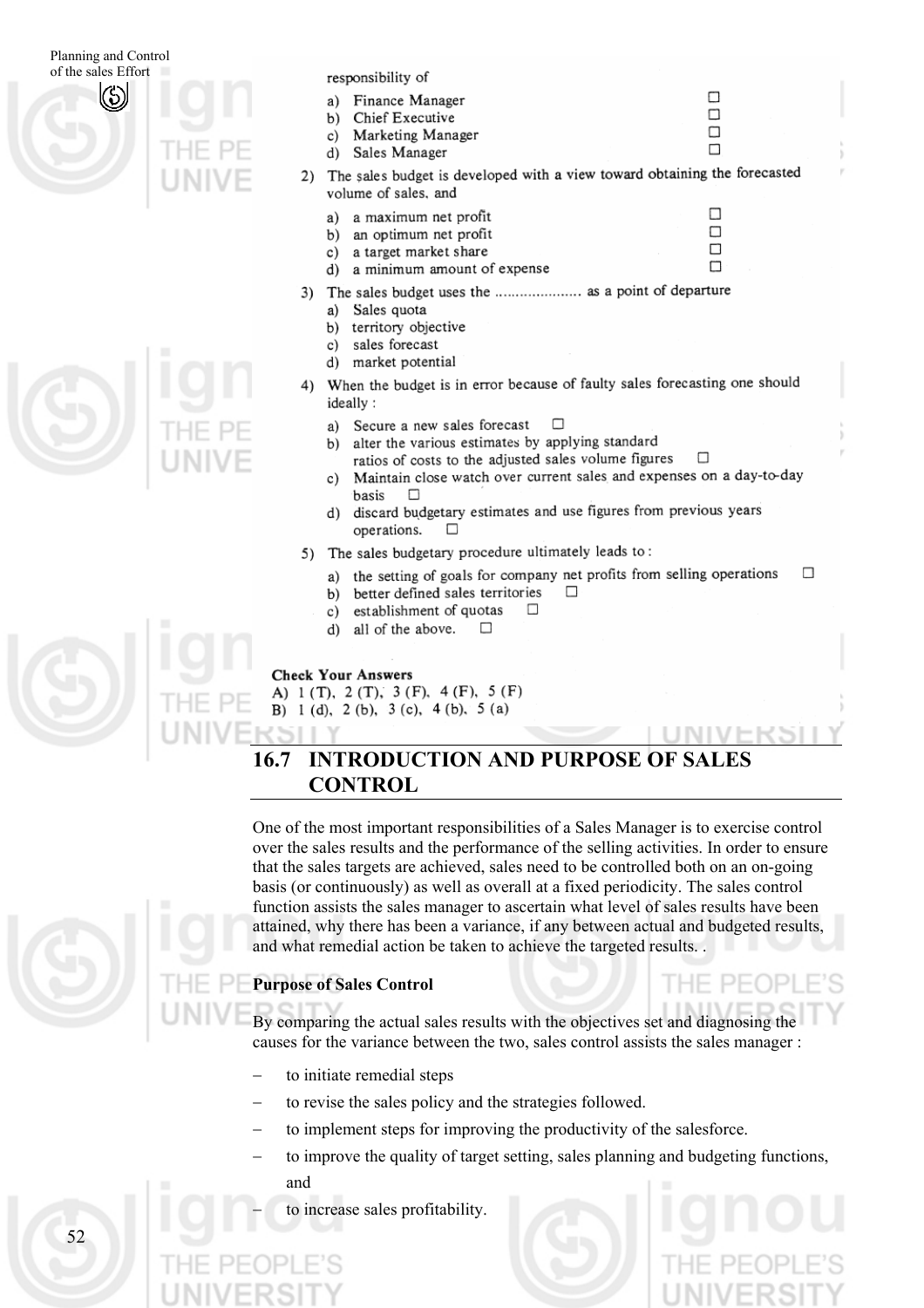## **16.8 SALES CONTROL SYSTEM**

A sales control system can be set-up by a firm by instituting action on the following five steps:

- 1). setting detailed objectives (at least around key result areas)
- 2). Establishing standards for appraising performance.
- 3). Gathering information on actual sales activities and results.
- 4). Comparison of actual results with established standards.
- 5). Taking remedial actions (need based).

The existence of a comprehensive sales information system in the firm is a prerequisite for an effective sales control system. Such an information system can be built by regularly recording sales by unit, by value, by customer, by sales person, by territory, by distribution outlet, by cash or credit. In addition to invoice, other important information sources include despatch notes, credit notes, customer call reports, daily activity (and time spent) reports, journey plans, sales quotation slips, sales expense forms, discount and allowances records, customer complaints, warranty claims settled, market intelligence including sales promotion special reports sent by sales person. In short, only comprehensive sales information system can lead to timely and meaningful sales control.

## **16.9 METHODS OF SALES CONTROL**

Three most commonly used methods of sales control are:

1) sales analysis, 2) marketing cost analysis, and 3) sales management audit. These methods are discussed below:

#### **Sales Analysis**

Sales analysis is a detailed examination of sales volume by territory, sales person customer, product line, etc. It works on a basic principle that the trends of the total sales volume conceal rather than reveal the market reality. Researches point out that in most sales organisations a large percentage of the customers, orders, products or territories bring in .only a small percentage of the total sales volume as well as net profits. This situation is popularly referred as 80-20 principles i.e. 80 per cent of the orders, customers, territories or products contribute only 20 per cent of the sales or profit. Conversely, 20 per cent of these selling units account for 80 per cent of the volume or profit. Likewise, there are examples of Iceberg principle which show that the total sales volume may reveal only about ten per cent of the real market situation which is above the surface and the mighty 90 per cent may remain unknown. It is, therefore, strongly recommended that for unearthing the reality and gaining meaningful insights regarding company's selling strengths and weaknesses sales must be analysed on the bases discussed below :

#### **Sales Analysis by Territory**

In this method sales managers scan the total sales on territory basis. It assumes that each quota assigned to sales person was based on, air and sound measurement of potential. In addition, any unusual conditions in the individual territories such as intense competition, strike by labour union or transportation etc. which made an adverse effect. on sales of the company' s product was considered in order to guide further sales analysis. The following example will further throw light on the aforesaid discussion.

#### **Sales Analysis based on Territory**

| Territory | Quota | Actual | value in 000 Rupees |
|-----------|-------|--------|---------------------|
|           |       |        | Performance         |
| East      | 825   | 850    | 103%                |
| West      | 750   | 750    | 100%                |
| North     | 890   | 870    | 98%                 |
| South     | 850   | 920    | 108%                |

**Adapted from Professional Sales Management by R.E. Anderson, Joseph F. Hair and Allan J. Bush - Page-483.** 





Sales Budgeting and Control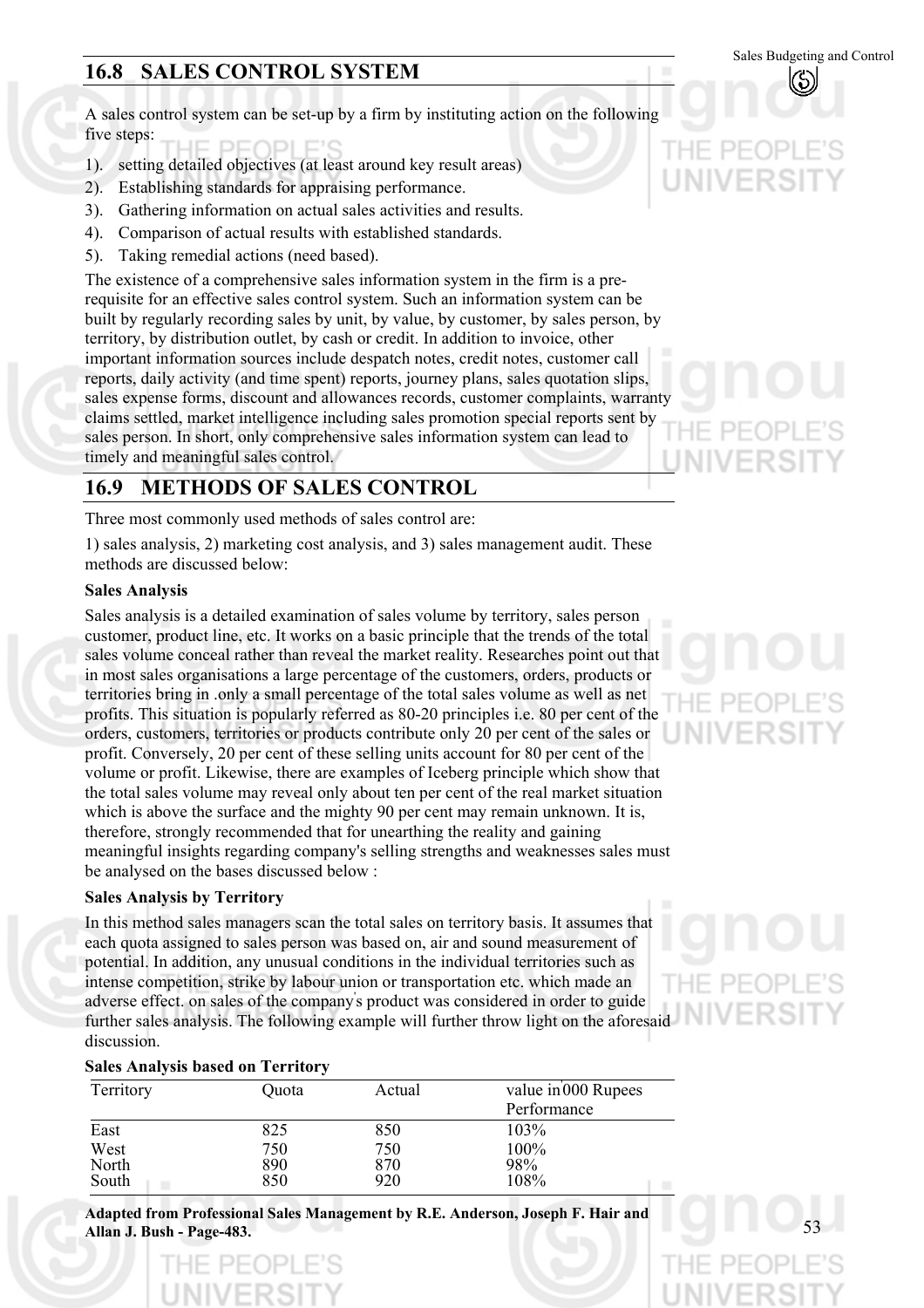of the sales Effort This example shows that almost all the territories achieved or exceeded their quota except north region which achieved 98 per cent of quota. It will thus help the sales manager to investigate the reasons for shortfall in north territory and of best performance in south territory.

#### **Sales Analysis by Sales person**

 $D1 E'$ 

Concentrating on the north territory, the Sales Manager should see the sales performance of all the sales persons working in the territory. From the figure below it is crystal clear that out of eight sales persons working in the territory, four have made or exceeded their quota, three others barely missed, only one i.e. (Gulani) fell significantly below his sales quota with a performance of only 82 percent:

| Sales person | Quotas | Actua | Performance<br>as $%$ of |
|--------------|--------|-------|--------------------------|
| Mukherjee    | 95     | 93    | 98%                      |
| Singh        | 115    | 117   | 102%                     |
| Singa        | 110    | 109   | 99%                      |
|              | 106    | 110   | 104%                     |
|              | 108    | 107   | 99%                      |
|              | 110    | 112   | 102%                     |
| Gulani       | 130    | 106   | 82%                      |
| Reddy        | 116    | 116   | 100%                     |
| Totals:      | 890    | 870   | 98%                      |

#### **North Territory: Sales by Sales persons**

**Sales Analysis by Product Line:** Before asking for any explanation from Gulani for his poor sales performance, the Sales Manager should see his sales performance based on product line:

| <b>Product Lane</b>           | Quotas | Actual | Performance.<br>as % of quota |
|-------------------------------|--------|--------|-------------------------------|
| Computers                     | 22     | 23     | 104%                          |
| Portable Typewriters          | 28     | 28     | 100%                          |
| <b>Manual Typewriters</b>     | 30     | 06     | 20%                           |
| <b>Electronic Typewriters</b> | 24     | 24     | 100%                          |
| Spares and Consumables        | 26     | 25     | 96%                           |
| Total:                        | 130    | 106    | 82%                           |

#### **Sales Person: Gulani s Sales by Product Line**



It is clear from the above table that Gulani did an excellent job of reaching product quotas with the exception of manual typewriter, where he achieved only 20 per cent of quota. With total sales of manual typewriter running slight ahead of the last year in all other territories and no unusual situation in Gulani's territory, the sales manager should look into Gulani's customer-wise details for detecting the causes of the shortfall.

**Sales Analysis by Customer:-**Customer-wise break-up of manual typewriters sales attained by Gulani showed that one important account i.e. Government department was responsible for Gulani's poor performance on that product line. Government Department was Gulani's biggest customer and has been targeted for 80 per cent of his entire sales- quota for manual typewriters. With an entry of another office automation company, the customer had switched over to the same. Gulani did not feel the gravity of situation, as the sales to Government department was taken for granted by him. If he had foreseen the alarming situation in time, he could have asked for assistance by the sales manager. Analysis of Gulani's sales by customer also validates the existence of 80-20 principle referred above.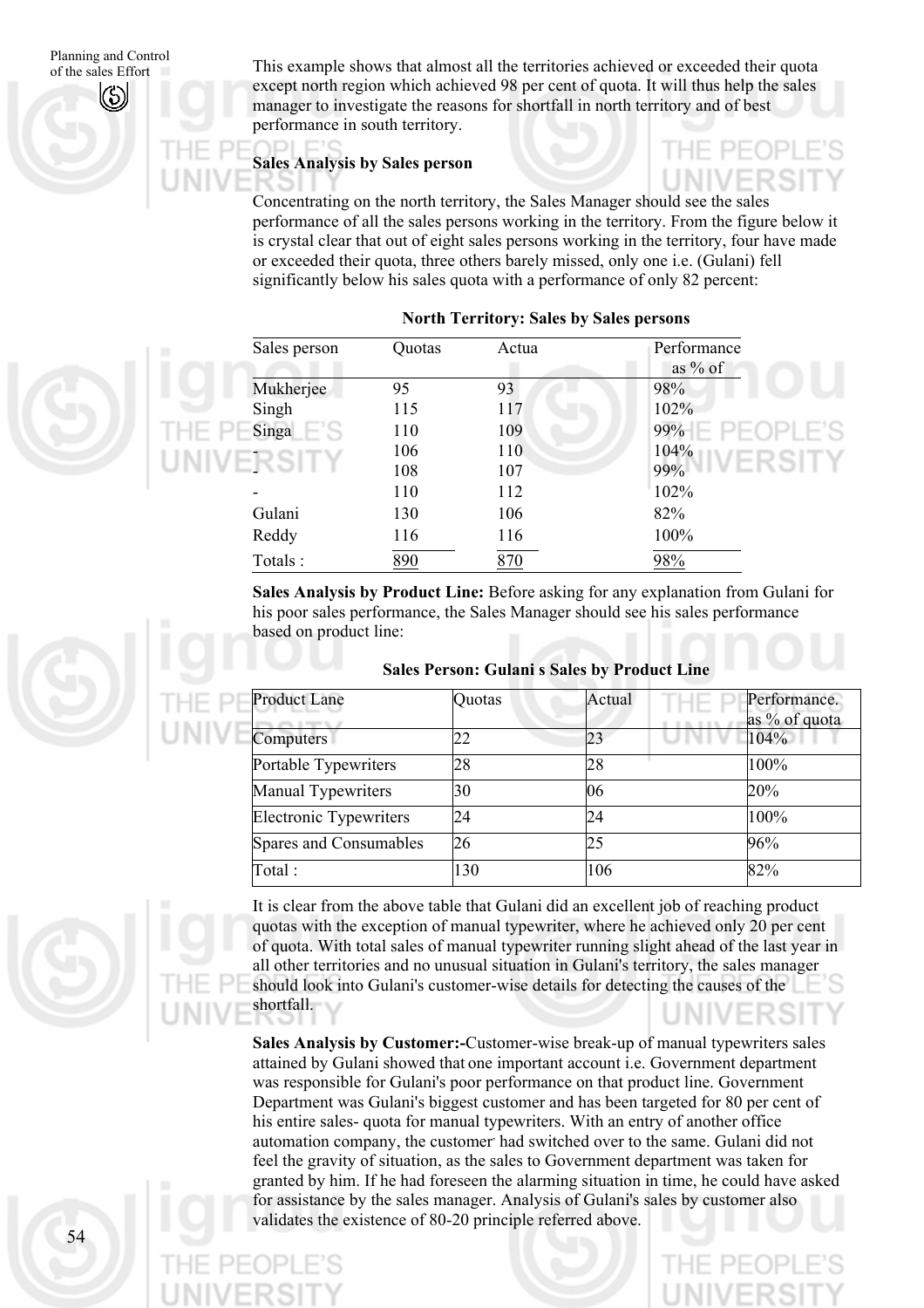Sales Budgeting and Control **Sales Person: Gulani's Sales of Manual typewriter** 

| Accounts               | Quota             | Actual | Performance<br>as % of quota |
|------------------------|-------------------|--------|------------------------------|
| <b>Banks</b>           |                   | C      | 100%                         |
| Financial              | $D \vdash (\neg)$ |        | 100%                         |
| Educational            |                   |        | 100%                         |
| Govt.                  |                   |        | $0\%$                        |
| Industrial             |                   |        | 100%                         |
| <b>Private Parties</b> |                   |        | 100%                         |
| Total                  | 30                | h      | 20%                          |
|                        |                   |        |                              |

The above illustration clearly brings out the importance of conducting detailed sales analysis. It also leads the sales manager to diagnose the factors responsible for variance between targeted and actual performance. Sales analysis thus makes a good beginning in the sales control function of the Sales Manager.

#### **16.10 MARKETING COST ANALYSIS**

Attainment of targeted sales volume is only one part of fulfilment of the sales objective of the firm, the other important part being the level of selling costs incurred to attain the given sales volume. It is not mere sales rather sales with budgeted profits or expenses that really matter.

Marketing cost analysis is a detailed examination of the costs incurred in the organisation and administration of the sales and marketing function and its impact on sales volume. It is a fact finding analysis which relates costs to sales volume and resultant profitability. ,

It pre-supposes the existence of a good costing and financial accounting system in the firm. By relating sales, cost and financial dimension of each selling transaction and activity it can generate:

- − Cost of goods per rupee of sales
- Profit per rupee of sales.

 $1 - 10$ 

- Profit per segment, channel, territory, product pack, sales person, etc.
- Sales volume and turnover of receivables.
- Turnover of stock and profitability.
- − Average value of orders.
- − Average cost per orders.
- Total value of orders.
- − Inquiry order conversion ratio and cost.
- − Number of inquiries generated say in response to advertisement, sales person call, Direct mail etc.
- Total operating and functional cost product-wise, region-wise, etc.
- Sales to call ratio.
- Expense to sales ratio.
- Profit contribution, on various bases, etc.

It would be worth repeating that the above listed valuable information can only be generated by systematizing the cost accounting system in the firm. This costing system among other, dimensions should be set up sales function-wise, cost centrewise and as a criteria for allocation and absorption of selling marketing and other general management costs.

#### **16.11 USEFULNESS OF MARKETING COST ANALYSIS**

Successful conduct of marketing cost analysis benefits the sales manager in ascertaining:

relative cost and profitability of sales operations.

**NIVERS**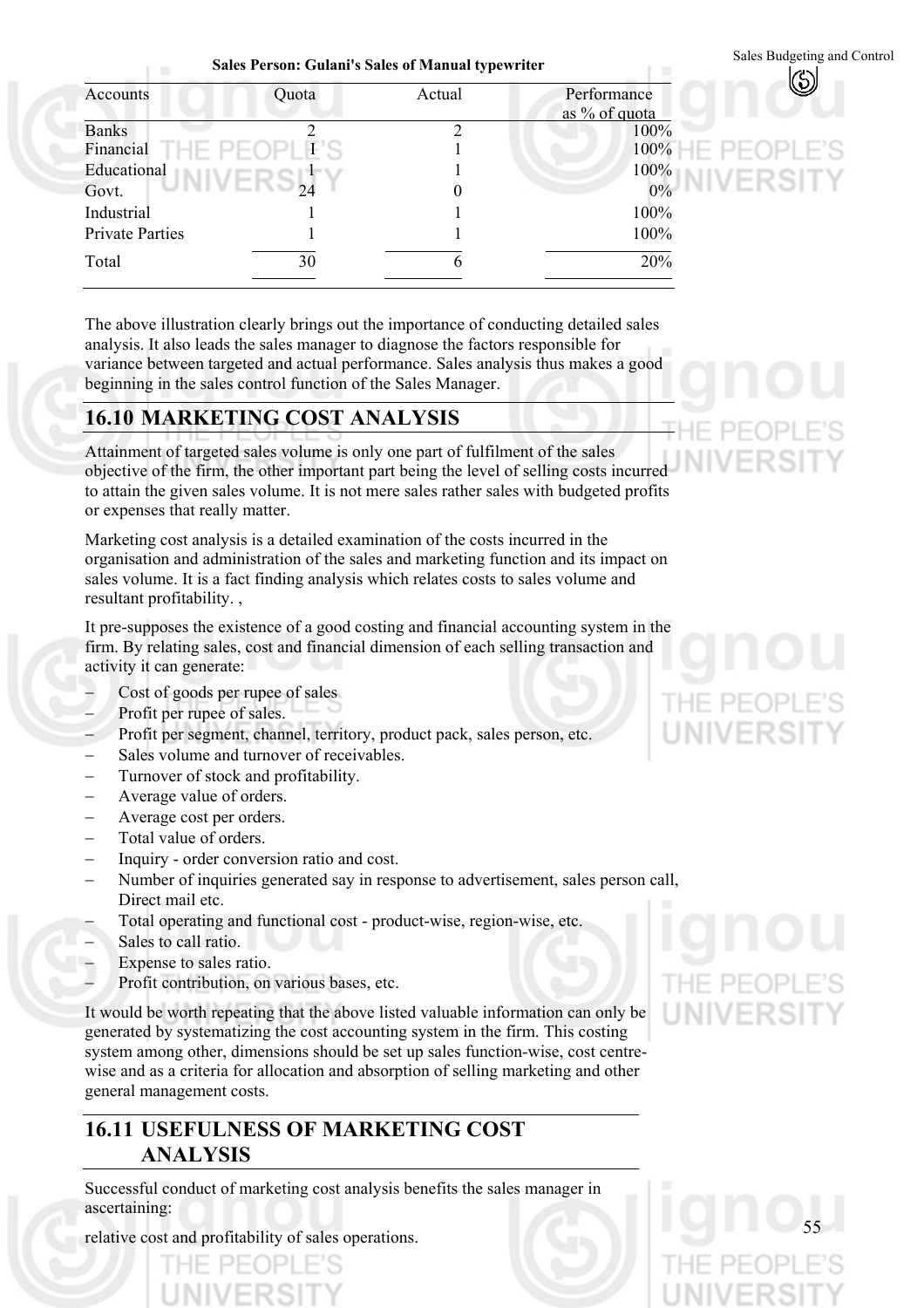of the sales Effort

- Planning and Control − profitable, not so profitable and not profitable-territories, products, pack size, market segments and distribution channels.
	- minimum order level quantities.

− productivity of sales persons

profitability of different sales promotion techniques. − profitability of different marketing mix programmes..

Trends in marketing cost analysis cover a period of time within the same firm and cross comparisons with leading competitors and the average norm of the industry provides a valuable advantage of knowing the relative strength of the firm in the industry.

## **16.12 SALES MANAGEMENT AUDIT**

Though important, the previous two techniques focus only on routine and operational aspects of sales control. This third technique of sales control relates to the strategic dimensions of sales control.

Sales management audit is a comprehensive, systematic, independent and periodic audit of the sales policy, objectives strategies, organization and procedures followed by the firm.

The purpose of sales management audit is to evaluate the soundness of the sales management of the firm. It examines the validity of the very basis and assumptions on which the sales function is planned and managed. It appraises the suitability of the prevailing sales management system in the emerging market environment of tomorrow. By critically evaluating the strength of the sales management against the changing market environment it points out to the emerging areas of opportunity as well as the areas which need intervention.

Some of the aspects covered in the sales management audit include:

- Appropriateness of selling function objectives;
- Role of the selling function in the promotion-mix and sales-marketing integration
- − Organization and work-norms of the sales force and its size.

Recruitment, selection, promotion policy, compensation and motivation of salesforce.

- Basis of sales quota, sales budget, territory allocation and their market need suitability.
- − Quality of salesforce, appraisal criteria and training and development of sales personnel.
- Productivity of the sales function.
- Sales planning and control system
- Commercial procedures and sales promotion method used, etc.

Sales management audit, is relatively a new technique of sales management control. • Its conduct and format is yet to be standardized and so is its coverage. From the limited experience it is felt that if conducted by outside professionals it benefits the company immensely. In the case of a leading consumer durables company this audit inter alia resulted in the re-organisation of its sales department from the functional system to product manager system, as also a change in its selling system from selling through distributor to retailers. This change carried out two years ago has improved the market share as well as profitability of the company. In the case of another company dealing in vanaspati and edible oils, the sales audit brought out the redundancy of the position of Assistant Sales Officer between the sales supervisor and regional sales manager.

#### **Activity 2**

A) Check whether the following are True or False

| Statement |  | True/False |
|-----------|--|------------|
|           |  |            |

Sales analysis consists of a detailed study of sales volume performance to detect strengths and weaknesses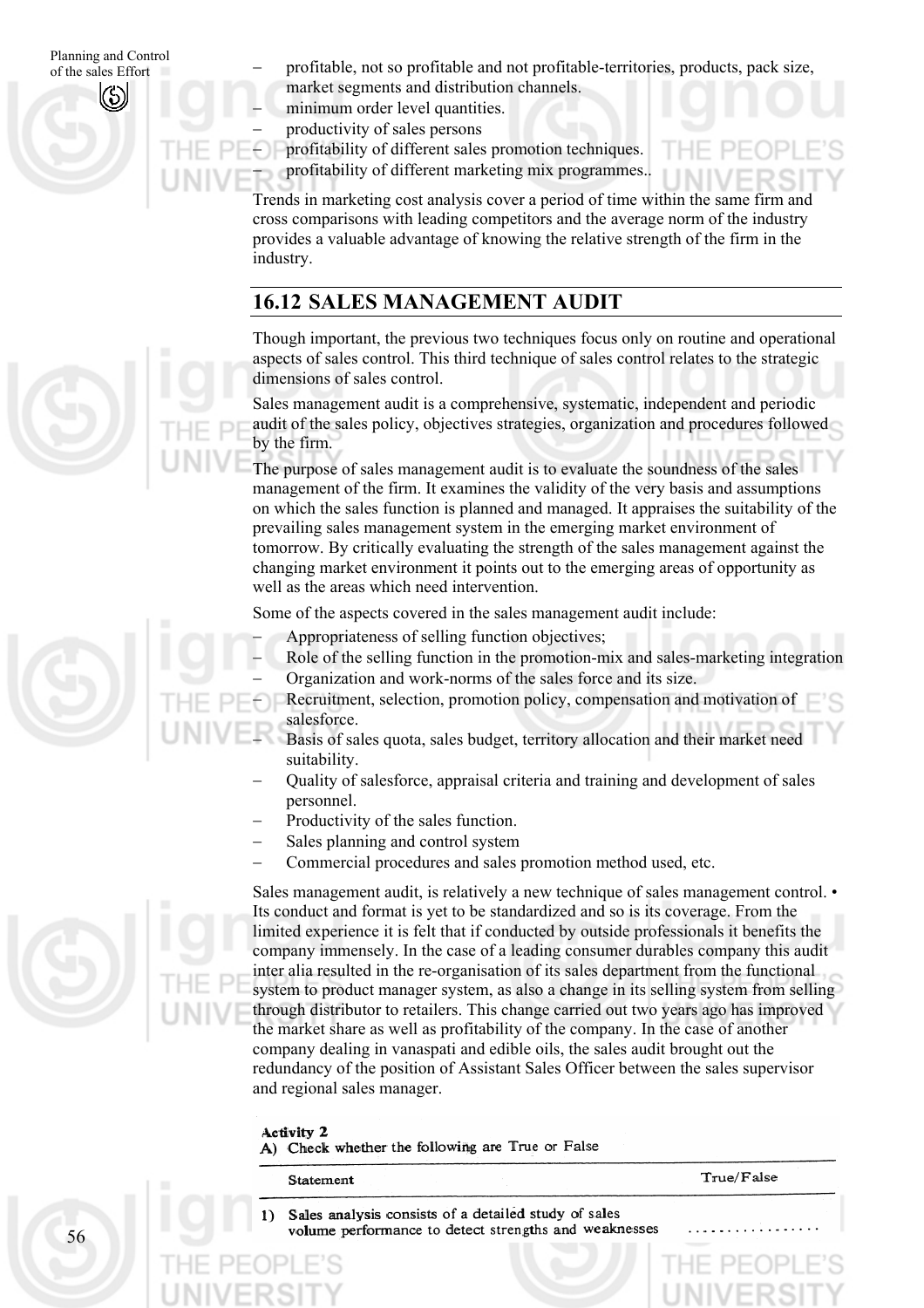- 
- The original source of data for sales analysis is sales D. forecast
- 3) Sales analysis are especially effective at explaining why strengths and weaknesses exist
- 4) Sales management audits, sales analysis and marketing cost analysis are not ends in themselves ; rather they are a means to achieve greater efficiency and effectiveness in the personal selling function
- B) Tick the most appropriate answer:
	- 1) The sales manager can assure that sales efforts are continually focused on objectives through the use of:
		- a) sales management policies  $\square$
		- b) sales planning  $\Box$
		- c) sales control techniques  $\Box$
		- d) sales quota  $\Box$
	- 2) Through regular sales analysis, management seeks insights on matters such as: a) The sales territories, where it is strong and where it is weak  $\Box$ 
		- b) The products responsible for the most and the least sales volume  $\square$
		- c) The types of customers who provide the most satisfactory and the least satisfactory sales volume  $\square$
		- d) All of the above  $\Box$
	- 3) The general objective of marketing cost analysis is to:
		- a) Obtain cost data for the selling expense budget  $\Box$
		- b) Determine relative profitability of various sales and marketing operations  $\square$
		- Keep expenses in line with sales operations  $\Box$ c)
		- d) Analyse costs by territory  $\Box$
	- 4) In marketing cost analysis selling expenses are allocated according to:
		- a) size of order  $\Box$
		- b)  $\text{customers}$   $\Box$
		- c) territories <sup>[]</sup>
		- d) any of the above  $\Box$
	- 5) Which of the following statements about the sales management audit is false:
		- a) The sales audit provides a basis for evaluating overall selling strategy ;
		- b) Each sales manager should design the type of sales audit most appropriate to fit the needs of firm.
		- c) Proponents of the sales management audit stress the importance of fucusing on the overall selling strategy and the methods used in implementing it rather than examining individual components in a piece meal fashion.
		- d) There are several standardized formats for making sales management audit and, one of the top management's job is to select the correct format.

#### **Check Your Answers**

A) 1) (True), 2 (False), 3) (False), 4) (True) B) 1) (c), 2) (d), 3) (b), 4) (d), 5 (d)

#### 1 I G J **16.13 SUMMARY**

The sum of money required over a specified period to run a sales department is u..: sales budget and how much should we spend on the sales function is essence of a sales budget. The process of developing a sales budget deals with identifying ways of optional resource allocation to various selling activities. A sales budget aids in sales planning, and acts as both a standard of. performance and a tool of control. While sales budget acts as a tool of salesforce evaluation and control, there is certainly a distinct need for continuous monitoring and control of the total sales function. The other methods used for controlling the sales function are-sales analysis, marketing

Sales Budgeting and Control

## $\vdash\vdash\mathsf{PF}($ JNIVERSI

# HE PEO